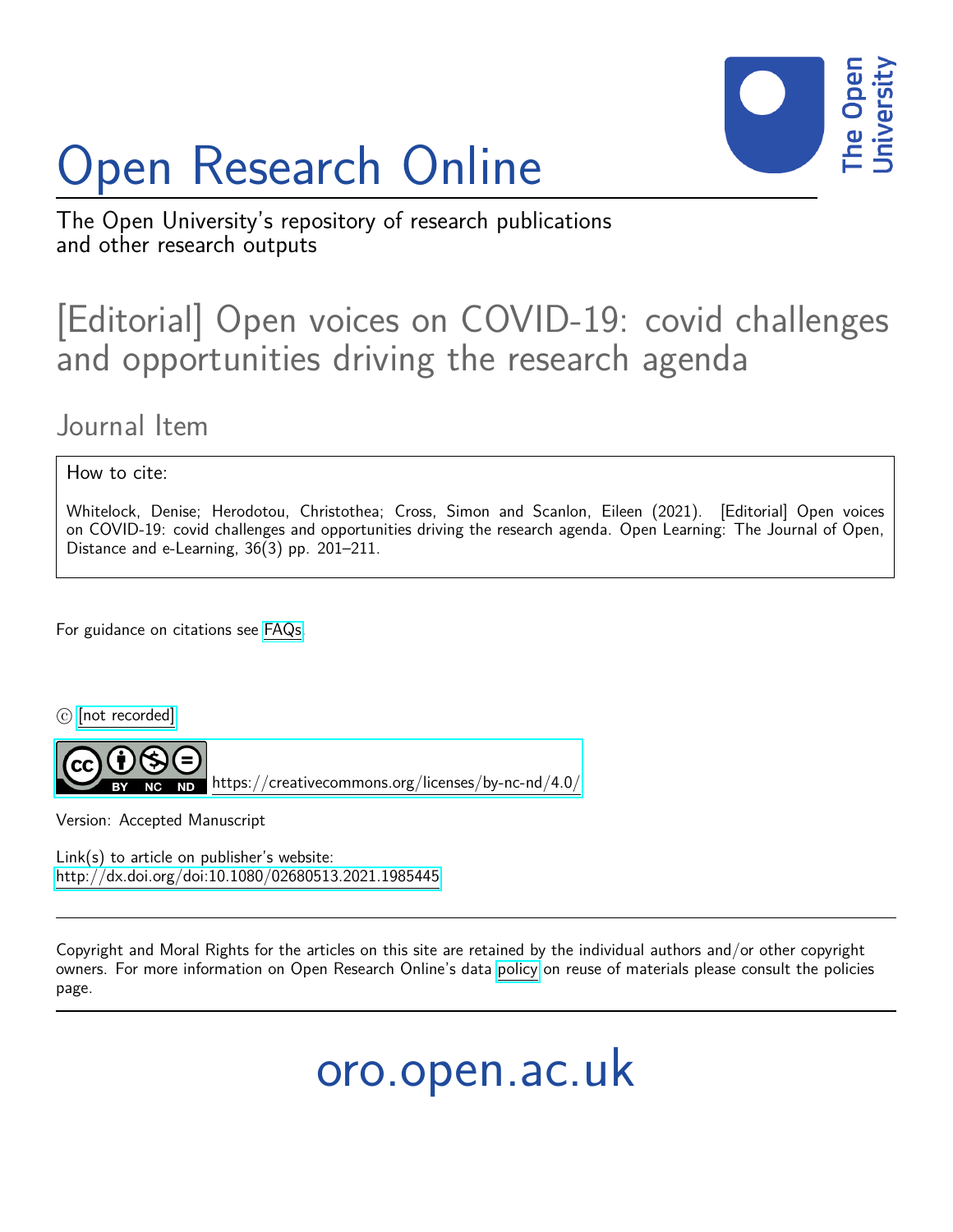#### **Open Voices on COVID-19**

#### **Covid challenges and opportunities driving the research agenda**

#### **Introduction**

There have been massive disruptions in response to the COVID-19 pandemic in the world of teaching and learning with an unprecedented need for innovation and agility. Among the pressing concerns at the forefront of this pandemic are the best models and practices for elearning at speed and within budget for areas of the sector moving to blended learning. A diverse range of responses has been observed from rapid curriculum redevelopment to upskilling teachers in designing and offering e-learning. Amongst the many challenges, teachers find themselves using teaching methods they have never used before, from synchronous lectures to sharing material and lecture recording, there is a lack of access to online tools and technology, a concern about a diminished quality of learning due to the sudden shift to e-learning, and a threat to students' well-being, achievement, and future prospects. Yet, the unexpected shift to e-learning became a unique opportunity for rethinking education and promoting innovation, through for example, the design of flexible teaching and learning programmes, a skill-focused curriculum in which problem solving, critical thinking and reflection are prominent, and the use of effective and evidence-based pedagogical approaches. The following papers were selected for this special issue and address concerns associated with blended learning, which also includes the use of Hyflex, together with students declaring that they were not convinced that their courses were suitable for online delivery. Reflecting on these papers, together with a suite of other challenges faced by the higher education community, presents an opportunity to consider the new skill sets that will be required and which theoretical frameworks will drive the forthcoming research agenda.

The first article in this issue is a case study by Pierpaolo Vittorini and Alessandra Galassi entitled 'From blended to online due to the COVID outbreak: the case study of a data science course'. This study compared the findings from cohorts of students from 'the Nursing Sciences' and the Prevention Sciences studying a data science course in a fully online course due to the COVID-19 pandemic with a previous presentation with identical groups of students where a blended pedagogical approach had been adopted.

The most surprising finding from the feedback of students following the online course was that the 'didactic quality' had improved compared to those who studied with the blended learning presentation of the course. One reason suggested for this difference was the availability of on-demand video recorded lectures. These can be viewed repeatedly and especially during revision periods. However, difficulties were experienced when monitoring students with the chosen online proctoring system and some students reported problems with an increased workload.

Another delivery approach known as HyFlex, where students are taught in a physical classroom and synchronously on-line by means of videoconferencing software, is reported in the next paper by Lucas Kohnke and Benjamin Luke Moorhouse entitled 'Adopting HyFlex in higher education in response to COVID-19: students' perspectives'. This was only a small scale exploratory study with nine postgraduate students attending a six week course and even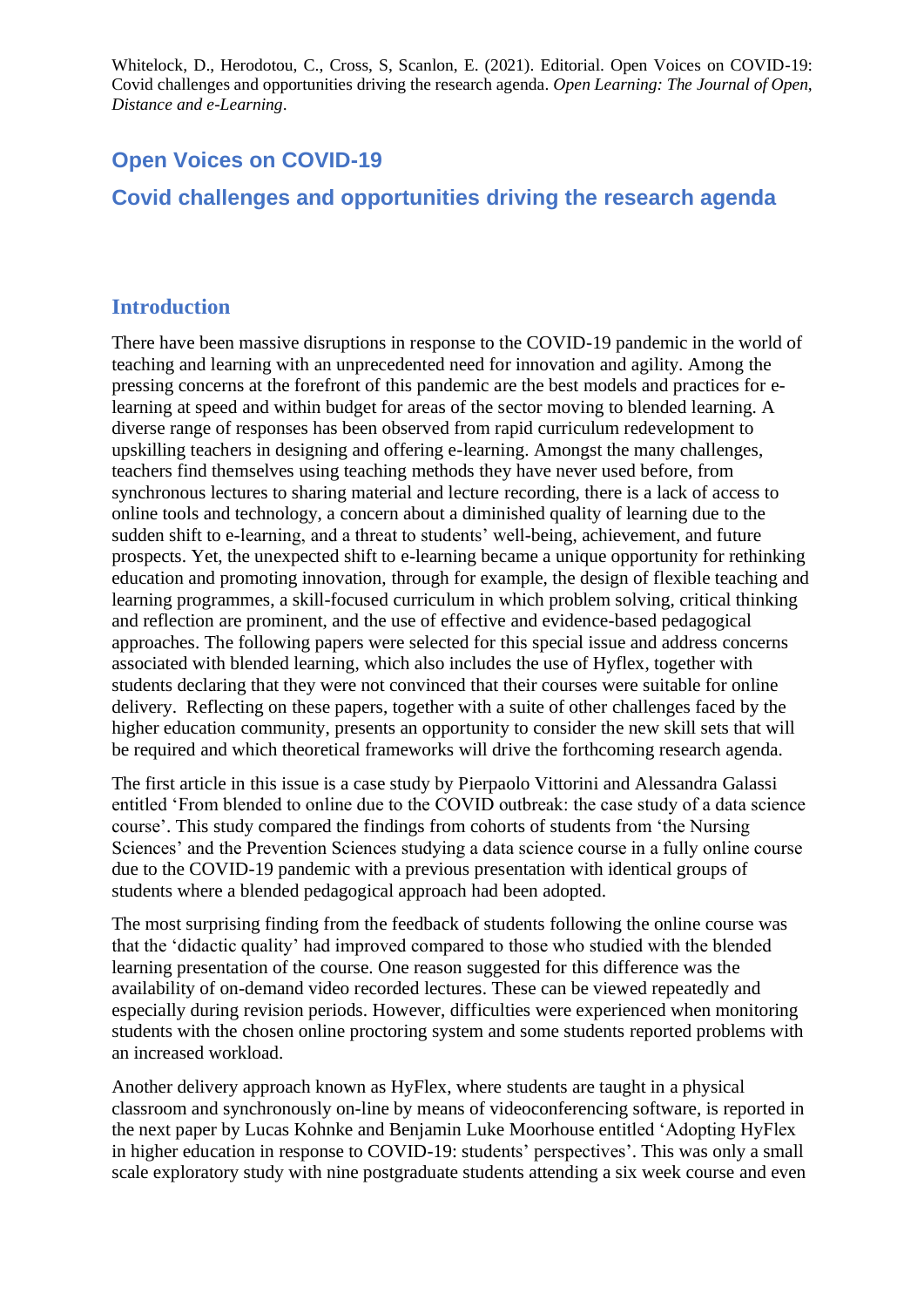with these small numbers communication difficulties were experienced by students who participated in the different delivery modes of the course. This is why the piloting of technologies which fully exploit the pedagogical model of content delivery is always recommended and although necessity is cited as 'the mother of invention' it often requires refinement and cooperation from all parties.

The theme of moving to digital learning is further explored in the third paper by Konrad Kulikowski, Sylwia Przytula and Lukasz Sulkowski entitled 'Emergency forced pandemic elearning - feedback from students for HEI management'. A much larger sample of students, 600 in total, were surveyed after they were moved to online study. These numbers facilitated the use of a more sophisticated statistical tool such as regression analysis to investigate the perceptions of e-learning with the demands of e-learning. The three variables chosen to explore the students' perceptions of e-learning were: emotional experience with e-learning, cognitive evaluation of e-learning, and study engagement in e-learning.

78% of the students had no experience at all with distance learning and only 9% had experienced a fully online academic course. With respect to the suitability for this particular HEI management course being delivered online the student cohort was not totally convinced. Only 52% (n=320) agreed while 48% (n = 293) did not agree with the statement: *Given the specifics of your field of study, could your studies take place only in the form of distance learning?* 

An interesting finding from this research is that a negative perception of e-learning was related to a belief that the university was not operating at its best during the COVID-19 outbreak but to quote the authors was 'in chaos'. They recommend better reciprocal communication between the university and the students during the crisis period could alleviate this type of assessment of their alma mater.

The final paper is by Maria Aristeidou and Simon Cross, entitled 'Disrupted distance learning: the impact of COVID-19 on study habits of distance learning university students', and used an online survey with 555 undergraduate students. The researchers wanted to uncover the impact of COVID-19 on these students. Logistic regression analysis revealed that it was managing workload and a limited interaction with other students that contributed to a negative impact on study habits, which in this case was experienced by 36% of the surveyed population. Perhaps more concerning was that 505 spent less time revising their teaching materials and 445 spent less time preparing for their tutor marked assignments. This is not surprising since the UK was in lockdown with the whole family at home and parents were also supervising children's schoolwork and adapting to the demands of home working.

All the findings from the papers in this special issue point to a need for more research into such areas as staff training to move their teaching online. Understanding how students can be better supported and feel confident in their university's online modus operandi even in crisis conditions merits further investigation, together with student wellbeing. Not all areas of interest have been discussed by these papers and other teaching and learning issues have been foregrounded by the pandemic when curriculum has been moved on line. In the next sections, we discuss in particular issues around assessment, learning design and learning analytics and practical skills training such as access to science laboratory work.

#### **Assessment**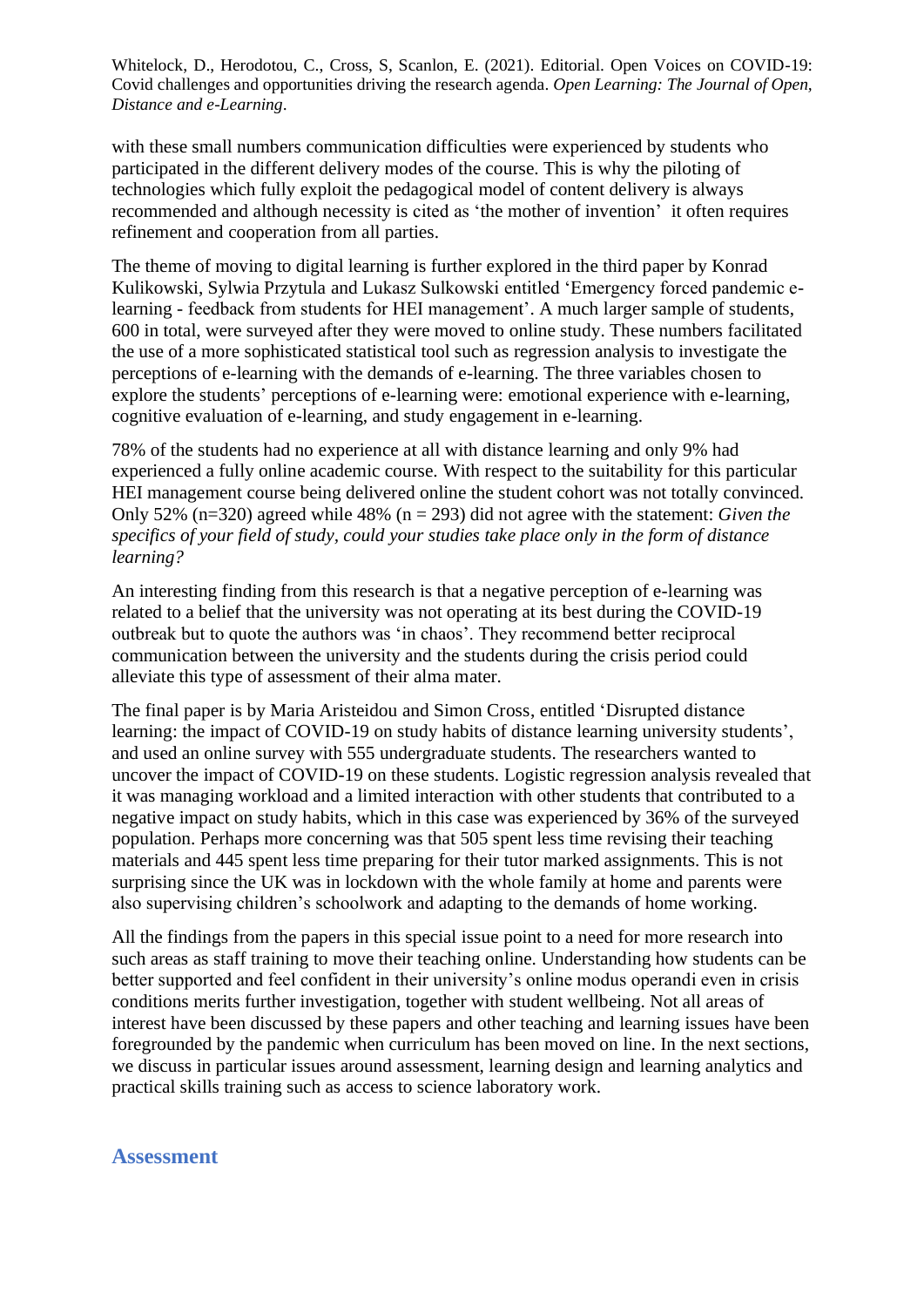Covid has impacted assessment practice by imposing restrictions that have rendered many accepted practices difficult or impossible and presented teachers and institutions with a variety of significant assessment conundrums. Nowhere is this more clearly exemplified than by the in-person written or practice-based examination which conventionally requires copresence of students and invigilators in one space for a limited period of time. Unlike teaching where the teacher has had a degree of flexibility to adapt their approach and learning design to an online context, the mode and form of summative assessment is often more explicitly specified in course design, approvals and quality assurance. To make changes to summative assessment may often require significantly more effort and time. For some, the key questions have been practical in nature - how to substitute physical, place-based assessment with remote assessment mediated by technology (Guangul et al., 2020), while for others the pandemic disruption presents the opportunity for initiating more fundamental changes in assessment approaches and process. In both cases, researchers may, where data are available, be able to evaluate changes made against pre-Covid performance.

Another approach has been to cancel or postpone assessment. One of the papers in this issue found that the widespread cancellation of in-person examinations at a major distance teaching university resulted in a fall in the time learners spent revising course content. Whilst the relationship between the learning that takes place whilst revising and performance in an examination or other end of module assessment is not straightforward (Cross et al., 2016), such insight indicates that there may be potential knock-on impacts of the pandemic on learners, including fewer opportunities for reflection and consolidation of learning, a reduction in motivation to complete the last learning unit, and a sense of loss at not having final closure for the course. Studying what has been gained and lost from Covid-related changes to assessments of learning may offer researchers a chance to learn more about how and why different elements of assessment matter to students and the different ways student wellbeing, anxiety and sense of achievement have been affected. Furthermore, it has yet to be seen how employers and wider society will regard the status of awards made under such altered assessment conditions.

Assessment for and as learning has perhaps fared better with many opportunities for teachers to use technology for improving the quality and value of feedback (Istenic, 2021). This may be technology-mediation that can strengthen the relationship between learner and teacher but it will reach further to the use of technology to independently support learners in selfregulated learning. For example, software that supports students in critically reflecting on draft essays (see Whitelock et al., 2018), which can improve student marks but more importantly increase their understanding of how to produce an essay with a coherent argument, may have a role in providing more consistent support to all learners although careful attention is also required to ensure the rollout of such systems do not perpetuate inequalities in assessment and feedback literacies. Likewise, digital simulations, augmented reality and virtual reality offer flexibility and greater immersion (see Wild et al., 2021 and Huang et al., 2021).

Irrespective of the changes made to summative assessment, a range of cross-cutting issues are important including academic integrity and honesty, authenticity and effectiveness, learner involvement and experience, standards and verification, and accessibility and equity. This presents an opportunity for practitioners and researchers to evaluate the limitations of previously accepted practice as well as critiquing that of emerging and often less refined or developed approaches. Those reporting clear change in evaluation practice remain in the minority according to a survey of American and European teachers (Trevisan et al., 2020)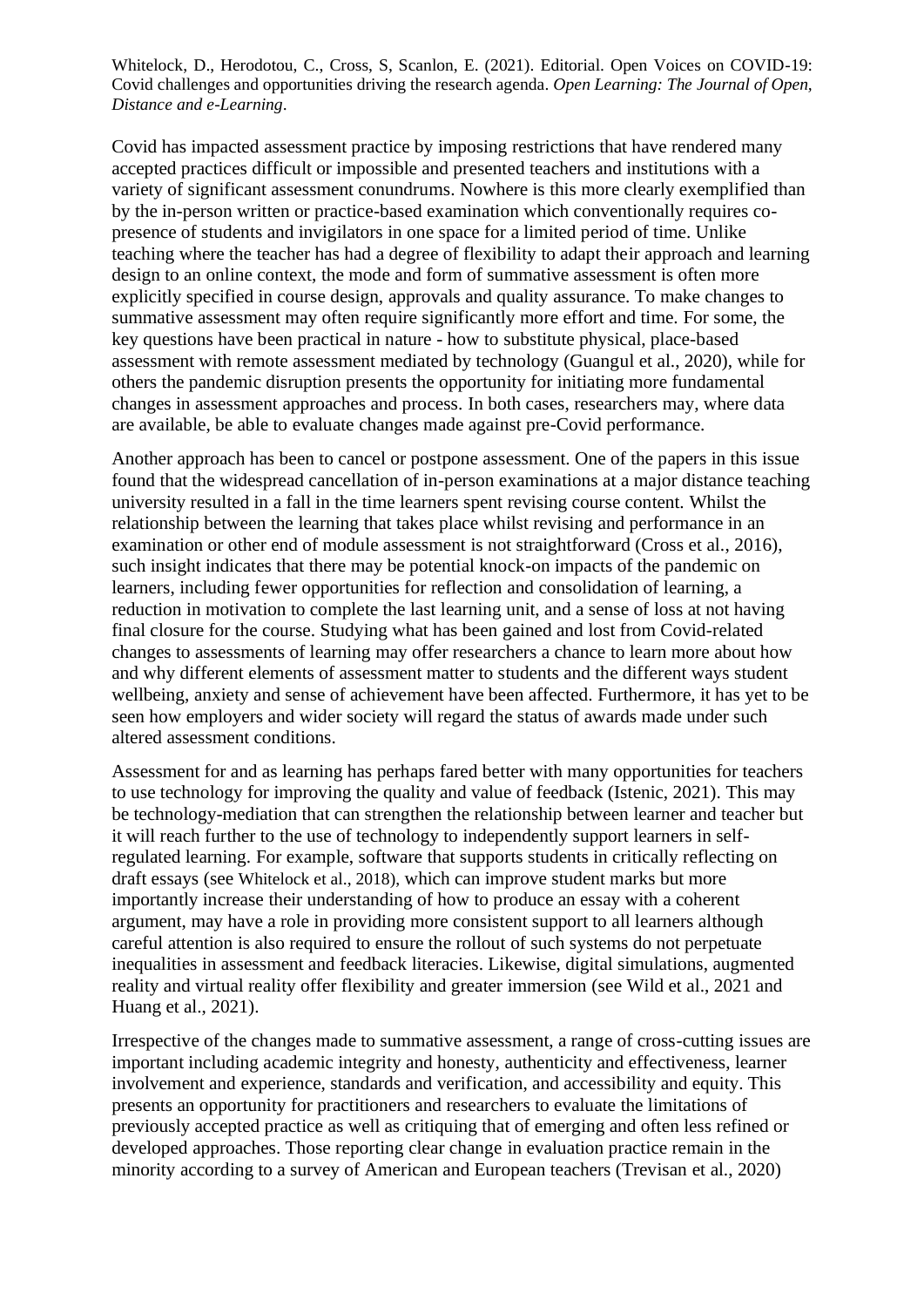which may indicate that long-term practice change may not be as significant as first anticipated, that evidence of such change requires deeper investigation and may emerge more gradually, and that there remain systemic perceptions that assessment at distance is necessarily inferior.

The pandemic has also shone a stronger spotlight on the mode of assessment delivery as compared to the mode of teaching. Distance learning may still require in-person assessments whilst conventional classroom teaching may, even after the pandemic restrictions recede. involve greater digital and online assessment. Monitoring how blended assessment models develop may help also understand the significance of the shift in practice and theory resulting from the pandemic upheaval. Finally, more comparative studies are required to contrast differing regional impacts of Covid and to evaluate the situated experiences that are now being reported in regional or national case studies.

#### **Learning design and learning analytics**

Learning design refers to the learning material and activities available to students while studying. It has been viewed as 'a driver for learning' as educators' design decisions can define students' engagement with learning and actual learning outcomes (Rienties & Toetenel, 2016). During the pandemic, we have seen several tools and approaches embedded in learning design including pre-recorded lectures, gamified quizzes, interactive exercises, real-time response systems such as clickers, identity verification tools to safeguard academic integrity and learning analytics systems to monitor student progress (Pappas & Giannakos, 2021). Yet, it is not clear which of the rather diverse learning design implementations provide high quality online teaching and learning and, as such, are not a mere temporary access to instruction due to the pandemic (Hodges et al., 2020). Insights from COVID-19 case studies point to key elements of learning design including fine-grained scaffolding, focus on feedback and assessment, enabling collaborative learning, protecting student privacy, and providing teachers with automatic solutions for producing material online (Pappas & Giannakos, 2021). A large-scale evaluation of more than one million Chinese students also showed that online provision should be tailored to the age of students in primary and secondary education (Yan et al., 2021).

Understanding how students engage with learning design, especially online, can be a 'black box'; educators have limited interactions with students compared to face-to-face or blended teaching and thus limited insights about students' engagement with learning material. To this respect, access to learning analytics can be crucial. Studies have shown that they can empower teachers, provide student insights otherwise not accessible (Herodotou et al., 2019) and lead to better student performance when systematically used by teachers (Herodotou et al., 2020). Learning analytics refer to the collection, analysis and reporting of data about students and their interactions in online environments (SOLAR, 2021). They provide insights about what students are doing while working remotely, whether they are facing any difficulties or engaging and progressing as expected such as when they are connected, for how long, which devices they are using, what content they are accessing, their interactions in forums and their performance in online assessments such as quizzes. In addition to that, predictive learning analytics use machine learning techniques to provide predictions about future student outcomes enabling teachers to intervene and support students before they fail.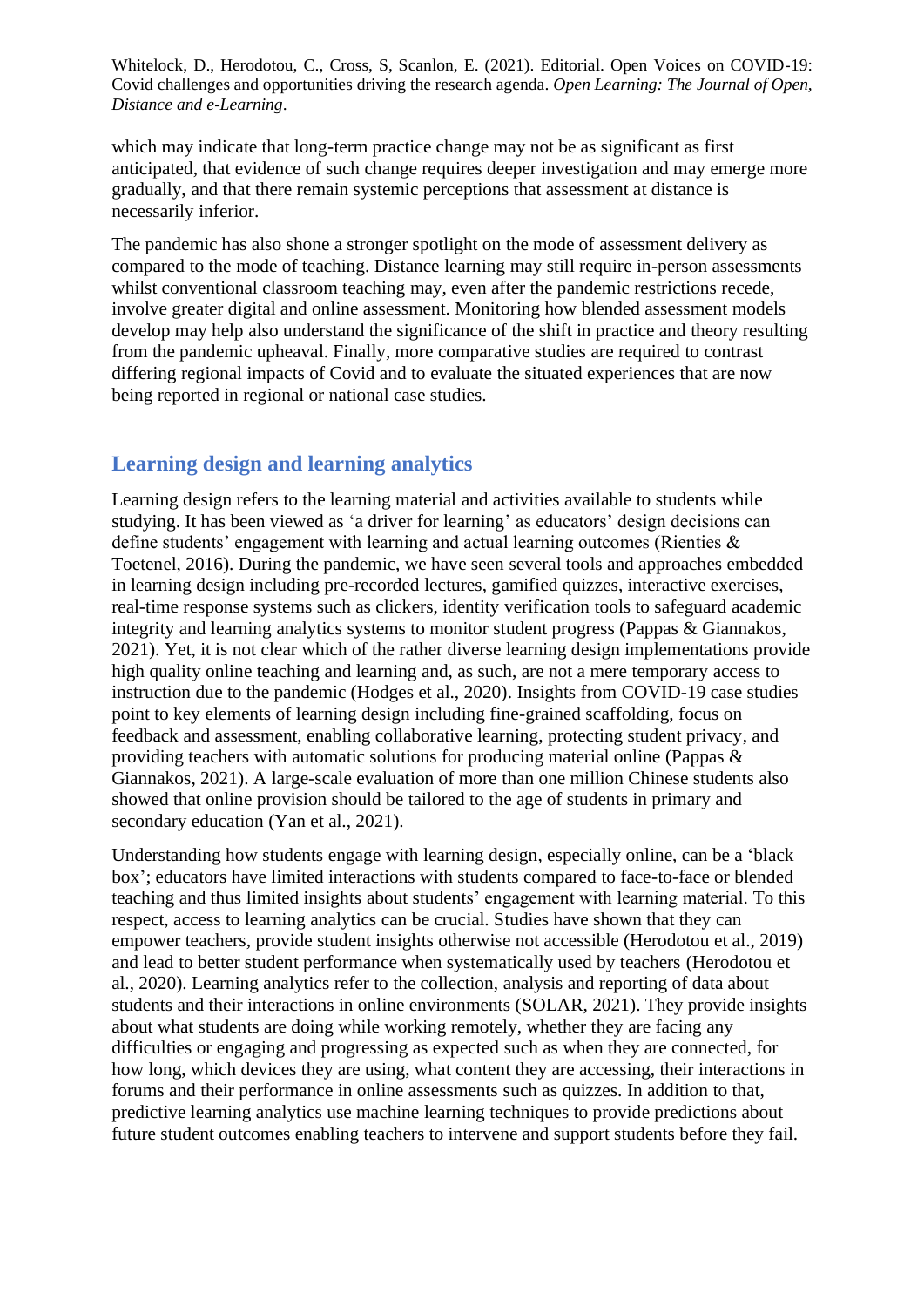The pandemic has been seen as an opportunity for learning analytics 'to shine' (Hernández-García et al., 2020). It has put to the fore areas of interest not previously considered such as analytics reports for identifying cheating in online exams (Whitelock et al., 2020; Okada & Whitelock, 2019), sentiment analysis for capturing student stress levels online and an emphasis on ethics, security and learners' privacy. We have also seen institutions design and visualise learning analytics for the first time in an effort to support data-informed decision making (e.g., [https://digital.bu.edu/bu-learning-analytics/\)](https://digital.bu.edu/bu-learning-analytics/).

The Open University UK is one of the few institutions worldwide where learning design and learning analytics have become business as usual. It has developed tools and dashboards that visualise the learning design of online courses and student data such as engagement with courses, previous performance and demographics. These tools are accessible to teachers and used to inform their feedback to students and to course design teams to reflect and improve the design and activities of courses in ways that meet student needs.

#### **Science laboratory work**

Among the many challenges for educators during the pandemic was the inability to access laboratory settings where students experience the practical work associated with their courses. In conventional universities the pandemic has required a response to provide lab work during the pandemic. At the University of Sheffield, Bishop et al. (2021) report on the way in which practical activities in computing, control, electrical and electronic engineering have been taught using 'socially distanced in-lab sessions, remote access to in-lab equipment, take-home kits, and other online methods' (p 1.). Interestingly an evaluation of the experience revealed that students would be willing to include some aspects of the distance delivery in the future, including the take home-kits. When the results were further examined it was clear that among the activities which were rated highly in this way, there was a shared feature contributing to this high rating, that of real time cause and effect, while group simulations and video quizzes were less effective. On the other hand Pennisi (2021) reports on some experiences in the USA, in particular the use of streaming to deliver remote field trips and also hybrid approaches where a mix of features are included e.g. smaller numbers in inperson labs augmented by virtual approaches.

In terms of support for collaborative learning and informal interaction there is a need to carefully consider how the benefits of informal interaction on field trips and the benefits of collaborative learning in group work can be preserved.It is encouraging that there are many interesting attempts to look carefully at online laboratory work developing through the pandemic.

Suggestions are being made about what is important, Guo (2020), for example, suggests that synchronous online sessions should be mandatory.

The Transformation of Access and Sudent Outcomes in Higher Education hub (TASO, 2021), using a 'what works approach' to evaluating evidence on the efficacy of different ways of online teaching, is recommending more robust Randomised Controlled Trials (RCT)-based evaluations of all aspects of online teaching and learning. However, case studies and the reports of practice are valuable ways of amassing evidence too.

The Open University UK, where all undergraduate science students study remotely, faced the problem of laboratory access from its inception in 1969 and developed a number of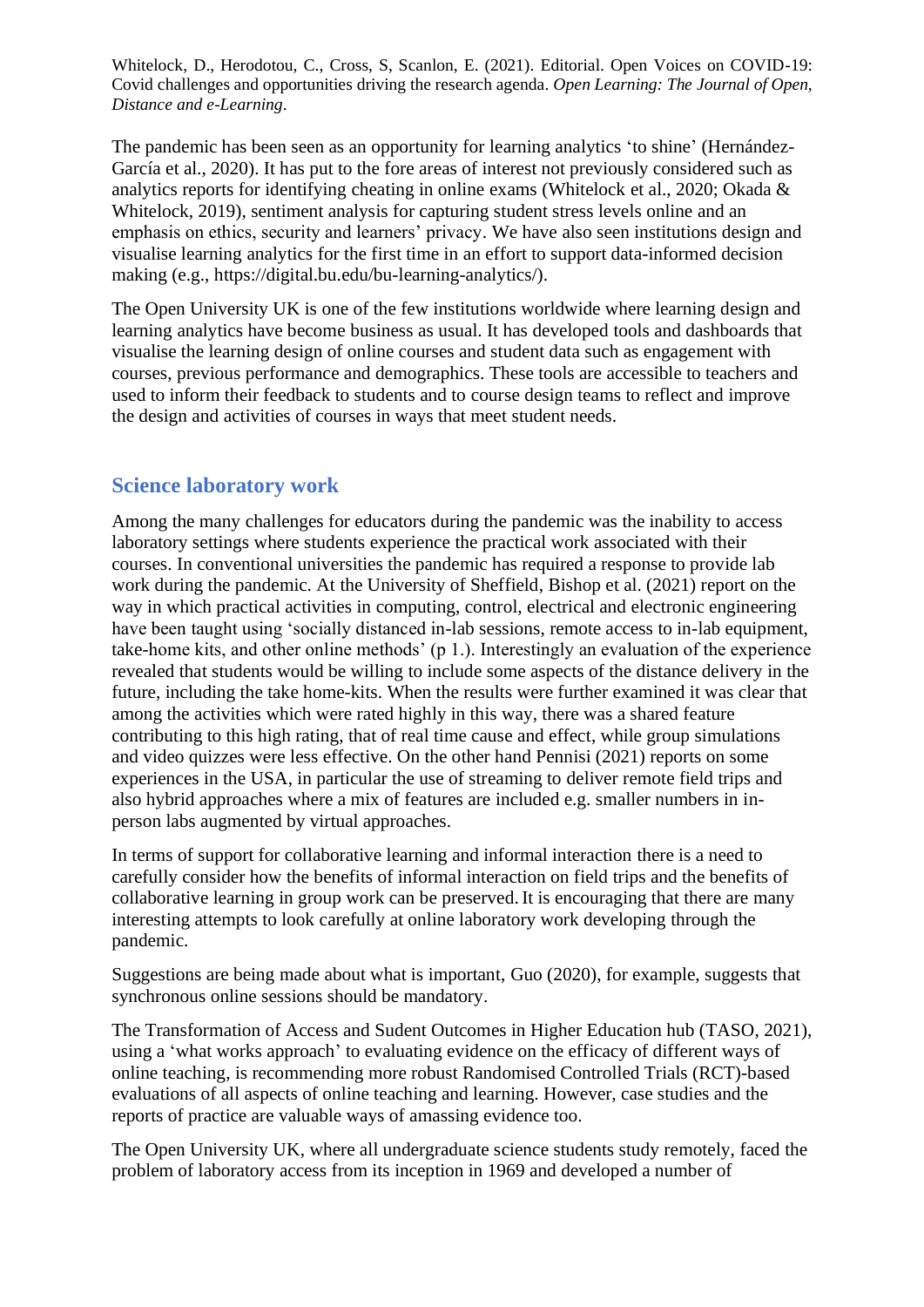approaches to providing students studying science with access to practical experiences. Initially this involved the incorporation of a variety of media in courses. For example, radio or audiotapes, TV demonstrations of experiments and laboratory classes together with home experiment kits and in-person day schools were incorporated into the media mix for these courses. As technology enhanced learning techniques and tools became more available, these too were appropriated to help provide practical experiences (see Scanlon, 2011). The experience of the use of technology tools in this way was found to 'promote enthusiastic engagement with science and give opportunities for participation and learning. For example, the use of simulations allowed for hands-on experimental work to take place at any time, in a playful manner and by learning through failure, exploration and experimentation. Simulations lower the barriers to participation and make it easy for people to engage with activities often viewed as determined by scientists' (Scanlon et al., 2019, p. 135).

Some aspects of practical work were missing from this smorgasbord of activity when physical attendance at day schools or laboratories became impossible during the pandemic. For example it is difficult to replicate the sights and smells of experiments in the physical laboratory.

The openSTEM Lab (see Kukulska-Hulme et al., 2020) was developed to allow distance learners to access practical work remotely. This includes a suite of distinct labs incorporating the OpenScience Lab, the OpenScience Observatories (OSO) and the OpenEngineering Lab. Various types of experience are offered across the labs including interactive screen experiments, simulations of experiments, data collection and interpretation for citizen science activities, remote access to analytical instruments, remote control of robots, virtual reality field trips, and live labcasts that connect students and lecturers via live web streaming. The OSO, for example, provides access for students to two remotely operated optical telescopes based in Tenerife and a radio telescope based at the OU campus in Milton Keynes. The OpenEngineering Lab allows practical lab-based teaching at a distance covering engineering, electronics, control, materials and robotics.

These laboratories can be used to connect students to instrumentation, data and equipment for practical enquiries over the Internet. Whether the physical and social aspects of the laboratory activities can be sustained to allow students to acquire and practise lab-based skills is the subject of continuing research. Labcasts can allow students and lecturers to connect via web streaming. More and more virtual labs are becoming available in higher education for science and engineering (see e.g. de Jong, 2014).

Another activity that can often be inaccessible to learners (especially during the pandemic) of science and many other subjects is fieldwork. Our experience of labcasts used to connect students with field sites can be helpful here. In a recent study Grand and colleagues (2021) conducted a study of live fieldcasts in a geology course during the pandemic and found that the positive aspects in relation to accessibility were valued, while aspects of the shared experience could be considered further.

Particularly in terms of field trips, the restrictions of the COVID-19 pandemic have required very different responses from higher education communities. It is interesting to speculate whether restrictions on travel as a response to the climate emergency will have a similar long term effect on these types of pedagogical practice.

#### **Conclusion**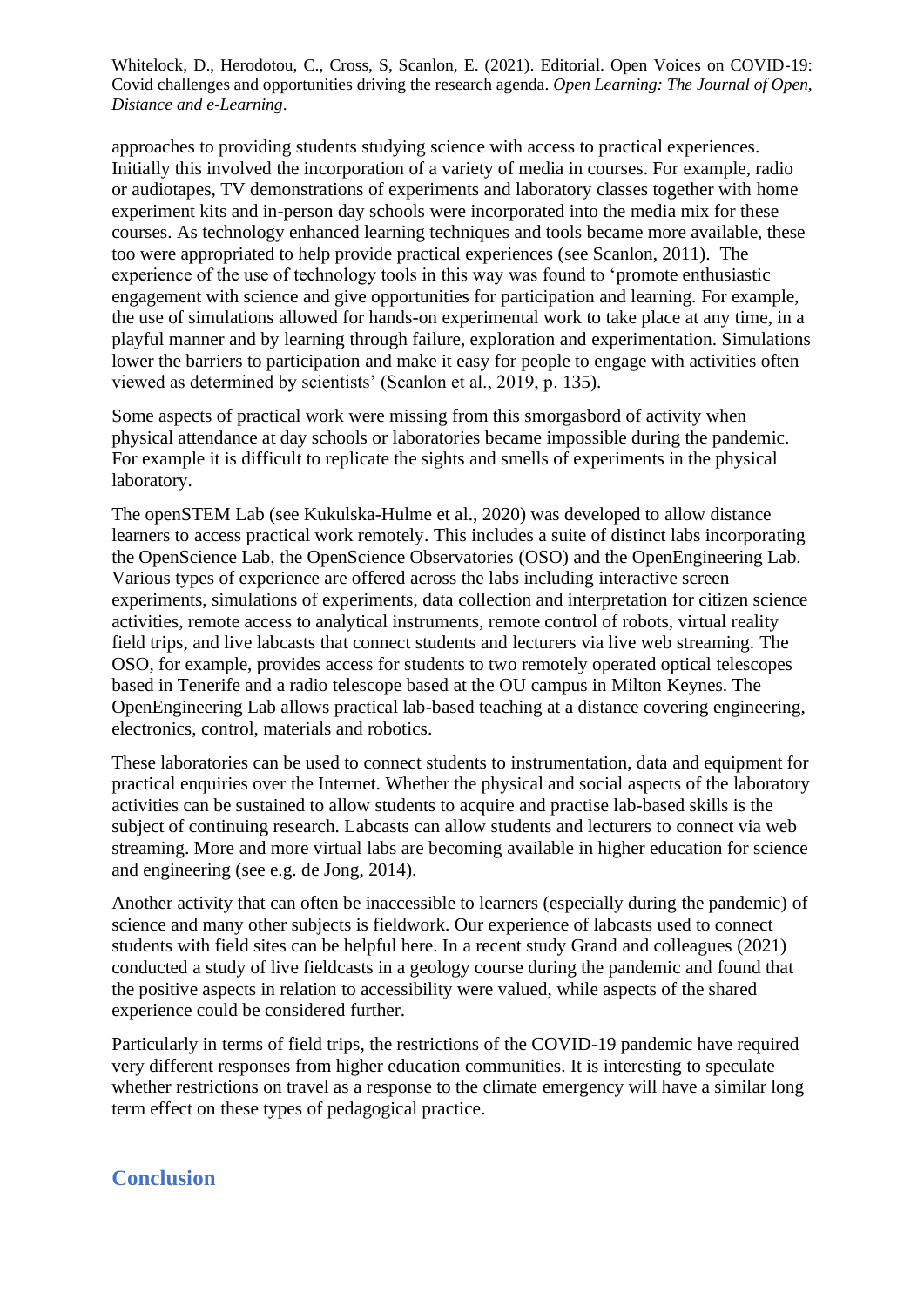In this editorial, we reflected on how the pandemic has forced educational institutions to rapidly adjust their provision to online demands. We discussed key challenges related to the shift from physical or place-based to online assessment, access to fieldwork and practical work in laboratory settings, and effectiveness of new configurations of learning design with the addition of elements such as pre-recorded lectures and identity verification techniques. We stressed the importance of learning analytics to inform educators and institutions about learners' engagement and progress with online material and provide them with insights otherwise not accessible. We noted how the Open University UK, being an online and distance learning institution since 1969, has leveraged or developed solutions to successfully enable remote learning across undergraduate and postgraduate education. In particular, practical work in STEM has been supported through online tools and simulations featured in the award winning OpenStemLabs. Learning design helped visualise online course implementations and learning analytics catered for identifying points of difficulty and areas for improvement. Analytics opened a window to the student experience by making online students 'digitally more visible' (Herodotou, 2021). Mechanisms for monitoring teachers' feedback practices ensured fairness and promoted teachers' professional development. Automated ways of supporting students with preparing essays are a means to help students improve their skills in writing assessments (see Whitelock et al., 2017).

Despite being in a rather advantageous position, the Open University faced unique challenges. The pandemic has seen an increasing number of students registering with the Open University putting extra pressure on staff wellbeing and mental health as well as the provision of student support. Research activities have been purposively steered towards understanding and supporting those most impacted by the pandemic, focusing on issues of online learning and teaching, inequalities and health and wellbeing [\(https://iet.open.ac.uk/online-learning-and-education\)](https://iet.open.ac.uk/online-learning-and-education). All exams have been delivered as remote exams (at home). Answers were either submitted electronically or handwritten and scanned within a specified submission window. They were 'open-book' exams which means that students could consult course material and adapt to a new form of testing, which had not been experienced before. However, automatic assessment such as multiple-choice questions which can also support free text entry have been familiar forms of both formative and summative assessment during this period.

These different perspectives on the evaluation of the COVID-19 experience together with the underlying tenets of good pedagogical practice leave more questions than answers. Shaping a future research agenda requires us to consider issues of sustainability and resilience of any implementation taken forward. A recent collection of COVID-19 studies concluded with the need to promote care and community, enable professional development and support accessibility in sustainable ways (Jordan & Jones, 2021). This would align well with the climate and energy objectives for 2030 and the creation of educational systems that are resilient against future environmental shocks (European Commission, 2021). These natural disasters and governmental instability also give rise to an increase in refugees who have educational needs such as learning a new language (Xu & Buckingham, 2021). Therefore in order to meet students' needs, the ideal post-pandemic educational system should consider the role of technological innovation in both teaching and research. (Ashour, 2021). In terms of teaching, emphasis should be placed on new ways of teaching, learning and assessment, especially those approaches that have been tested and shown to be effective in enabling students' growth and development.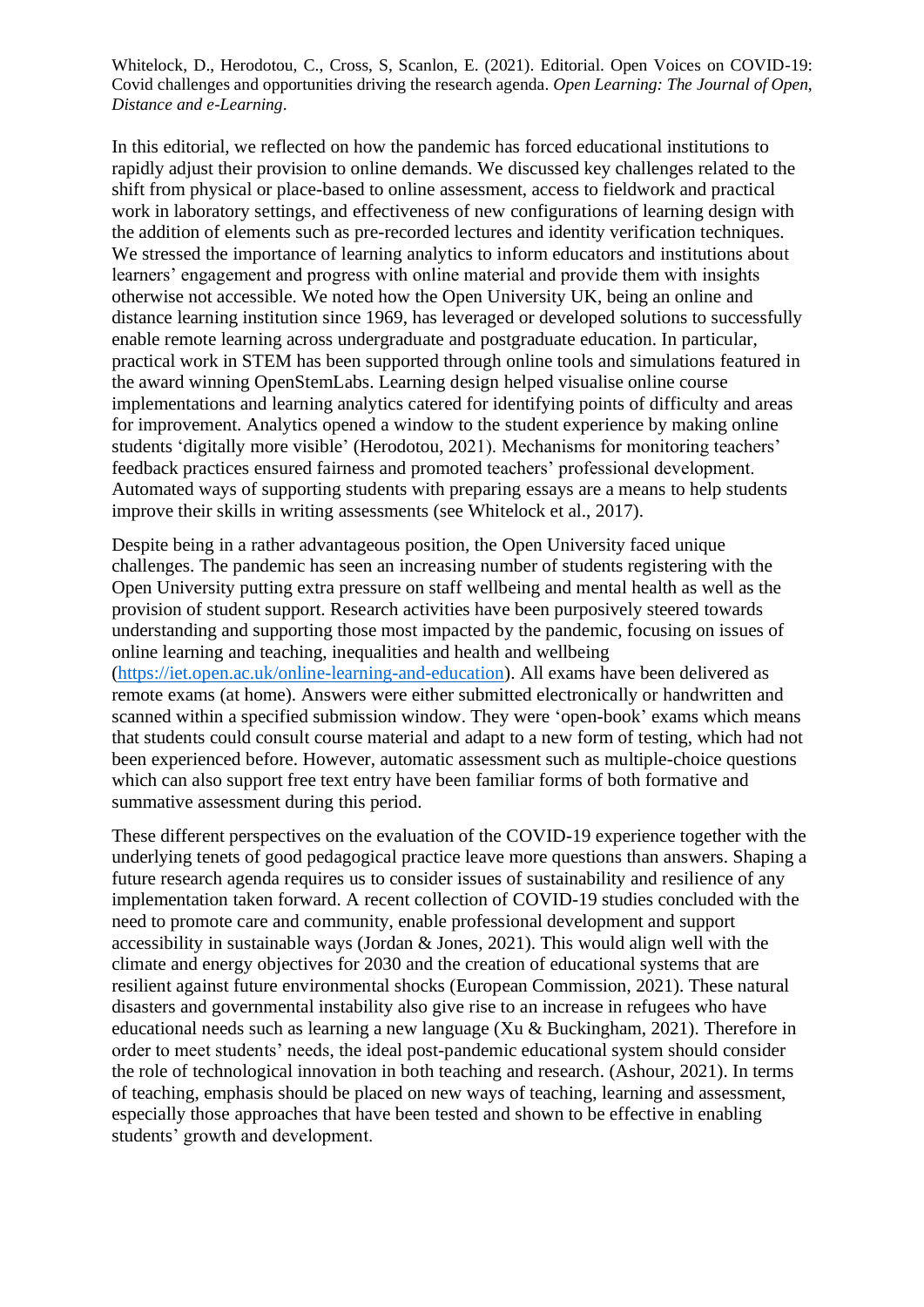The latest Innovating Pedagogy Report (Kukulska-Hulme et al., 2021) emphasizes the development of student-teacher relationships that can improve mental health and wellbeing, equity-oriented pedagogies that include consideration of unique student realities and the active involvement of students in creating their own teaching material and activities. Technologies can enrich teaching by creating immersive and collaborative learning experiences through, for example, the use of augmented and virtual reality. Automated feedback systems supported by Artificial Intelligence can enable real-time feedback at an individual level and automatic systems can suggest the mark that might be awarded with draft essays (Whitelock et al., 2015; Deeva et al., 2020) especially where teaching resources are limited, and support problem-solving and communication.

In terms of research, the processes of conducting scientific investigations and the need to access specialised equipment should be reconsidered. National and international collaborations amongst universities would enable a distributed research approach, allowing scholars to use facilities and access expertise at any geographic location and any time. Online citizen science tools (e.g.,www.nquire.org.uk) could direct the process of setting up an investigation when expert support is unavailable or hard to reach. Assessment has long been recognised as one of the drivers for learning (Rowntree, 1987) and we now have a new set of questions to address with a move to online summative assessments. These include: What is the future of the exam? What have we learnt about online proctoring? And, Is contract cheating the next normal? Educational technology has a role to play in any future research agenda, but a multidisciplinary approach is required from particular intellectual ecologies (Strike & Posner, 1992) if pedagogically based, sound educational technologies are to be developed to support personalised learning.

Denise Whitelock, [Christothea Herodotou,](mailto:Christothea%20Herodotou,) Simon Cross, Eileen Scanlon

Open University UK

#### **References**

- Aristeidou, M., & Cross, S. (2021). Disrupted distance learning: The impact of Covid-19 on study habits of distance learning university students. *Open Learning: The Journal of Open, Distance and e-Learning.*
- Ashour, S. (2021). How COVID-19 is reshaping the role and modes of higher education whilst moving towards a knowledge society: The case of the UAE. *Open Learning: The Journal of Open, Distance and e-Learning.*
- Bishop, Z., Howard, T., Lazari, P., Taylor, B., Trend, P., & Funnell, A. (2021). Student experiences of practical activities during the COVID-19 pandemic. In *2021 IEEE Global Engineering Education Conference (EDUCON)* (pp. 619-623). Institute of Electrical Engineers. [https://eprints.whiterose.ac.uk/174222/1/Student\\_Experiences\\_of\\_Practical\\_Activities\\_Du](https://eprints.whiterose.ac.uk/174222/1/Student_Experiences_of_Practical_Activities_During_the_Covid_19_Pandemic_2021-01-29.pdf) ring the Covid 19 Pandemic 2021-01-29.pdf
- Cross, S., Whitelock, D., & Mittelmeier, J. (2016). Does the quality and quantity of exam revision impact on student satisfaction and performance in the exam itself?: Perspectives from undergraduate distance learners. *EDULEARN16 Proceedings*, *1*, 5052–5061. doi: 10.21125/edulearn.2016.2197.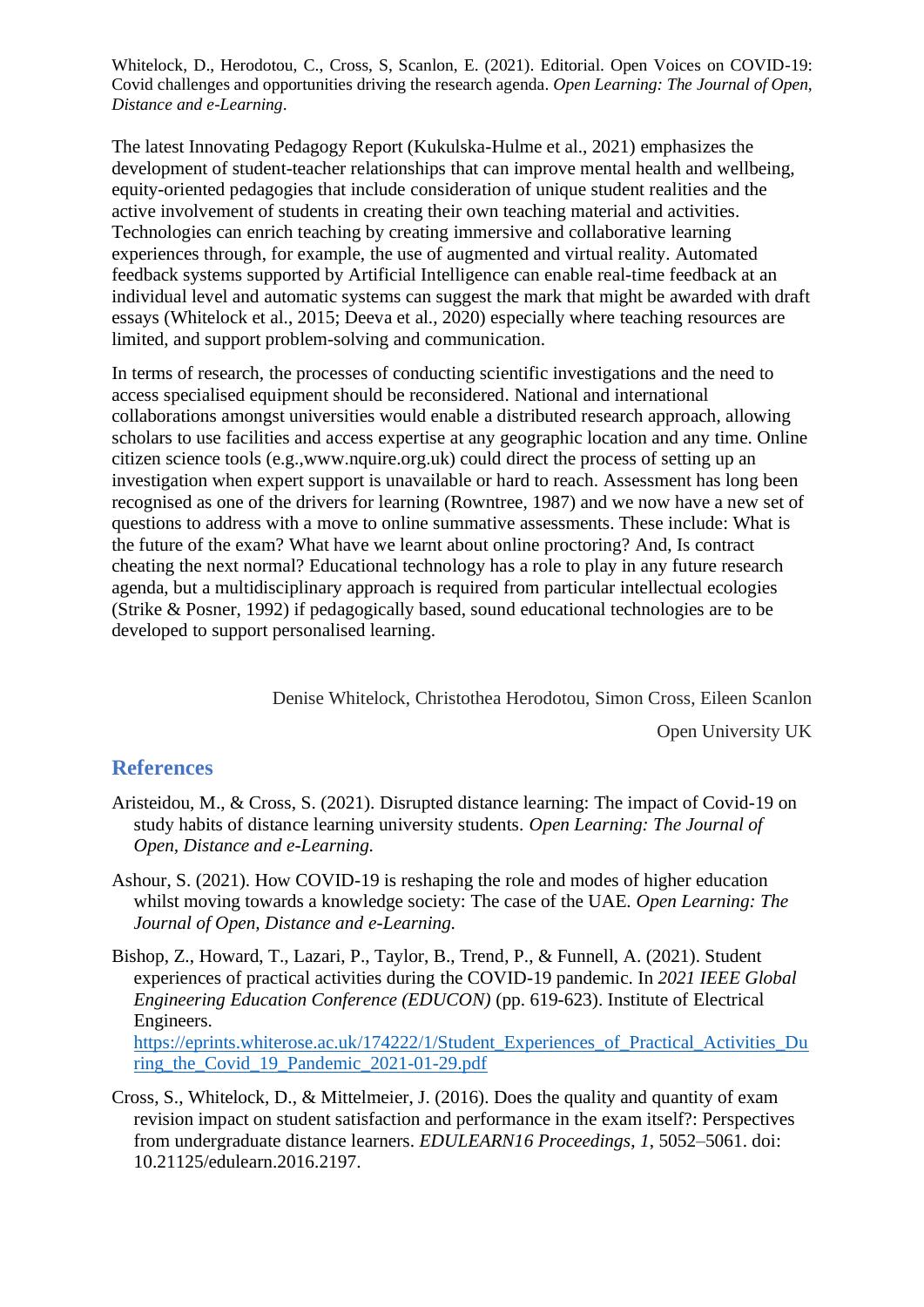- de Jong, T. (2014). Innovations in STEM education: The Go-Lab federation of online labs. *Smart Learning Environments,* 1(3). https://link.springer.com/content/ pdf/10.1186%2Fs40561-014-0003-6.pdf
- Deeva, G., Bogdanova, D., Serral, E., Snoeck, M., & De Weerdt, J. (2020). A review of automated feedback systems for learners: Classification framework, challenges and opportunities. *Computers & Education*, 104094.
- European Commission. (2021). *EU taxonomy for sustainable activities: What the EU is doing to create an EU-wide classification system for sustainable activities.* [https://ec.europa.eu/info/business-economy-euro/banking-and-finance/sustainable](https://ec.europa.eu/info/business-economy-euro/banking-and-finance/sustainable-finance/eu-taxonomy-sustainable-activities_en)[finance/eu-taxonomy-sustainable-activities\\_en](https://ec.europa.eu/info/business-economy-euro/banking-and-finance/sustainable-finance/eu-taxonomy-sustainable-activities_en)
- Grand, A., Collins, T., Davies, S., Scanlon, E., et al. (2021). *Alternative fieldwork: Realworld communities project report.* (Internal Report). The Open University.
- Guangul, F. M., Suhail, A. H., Khalit, M. I., & Khidhir, B. A. (2020). Challenges of remote assessment in higher education in the context of COVID-19: A case study of Middle East College. *Educational Assessment, Evaluation and Accountability*, 32(4), 519–17. doi: 10.1007/s11092-020-09340-w.
- Guo, S. (2020). Synchronous versus asynchronous online teaching of physics during the COVID-19 pandemic. *Physics Education,* 55(6), [https://doi.org/10.1088/1361-](https://doi.org/10.1088/1361-6552/aba1c5) [6552/aba1c5](https://doi.org/10.1088/1361-6552/aba1c5)
- Hernández-García, Á., Conde, M. Á., & Chaparro-Peláez, J. (2020, October). Learning analytics: A time to shine. In F. J. García-Peñalvo & A. García-Holgado (Eds.), *TEEM'20: Eighth International Conference on Technological Ecosystems for Enhancing Multiculturality* (pp. 713-718). Association for Computing Machinery.
- Herodotou, C., Hlosta, M., Boroowa, A., Rienties, B., Zdrahal, Z., & Mangafa, C. (2019). Empowering online teachers through predictive learning analytics. *British Journal of Educational Technology*, *50*(6), 3064-3079.
- Herodotou, C., Rienties, B., Hlosta, M., Boroowa, A., Mangafa, C., & Zdrahal, Z. (2020). The scalable implementation of predictive learning analytics at a distance learning university: Insights from a longitudinal case study. *The Internet and Higher Education*, *45*, 100725.
- Herodotou, C. (2021, August 22). Partnering with educators to take advantage of tools that predict student academic performance. *SOLAR: Society for Learning Analytics Research*. [https://www.solaresearch.org/2021/08/partnering-with-educators-to-take-advantage-of](https://www.solaresearch.org/2021/08/partnering-with-educators-to-take-advantage-of-tools-that-predict-student-academic-performance/)[tools-that-predict-student-academic-performance/](https://www.solaresearch.org/2021/08/partnering-with-educators-to-take-advantage-of-tools-that-predict-student-academic-performance/)
- Hodges, C., Moore, S., Lockee, B., Trust, T., & Bond, A. (2020, March 27). The difference between emergency remote teaching and online learning. *Educause Review.* https://er.educause.edu/arti cles/2020/3/the-difference-between-emergency-remoteteaching-and-online-learning
- Huang, X., Wild, F., & Whitelock, D. (2021). Design dimensions for holographic intelligent agents: A comparative analysis. In 1<sup>st</sup> International Workshop on Multimodal Artificial *Intelligence in Education, MAIED 2021, 14 June 2021*, Online.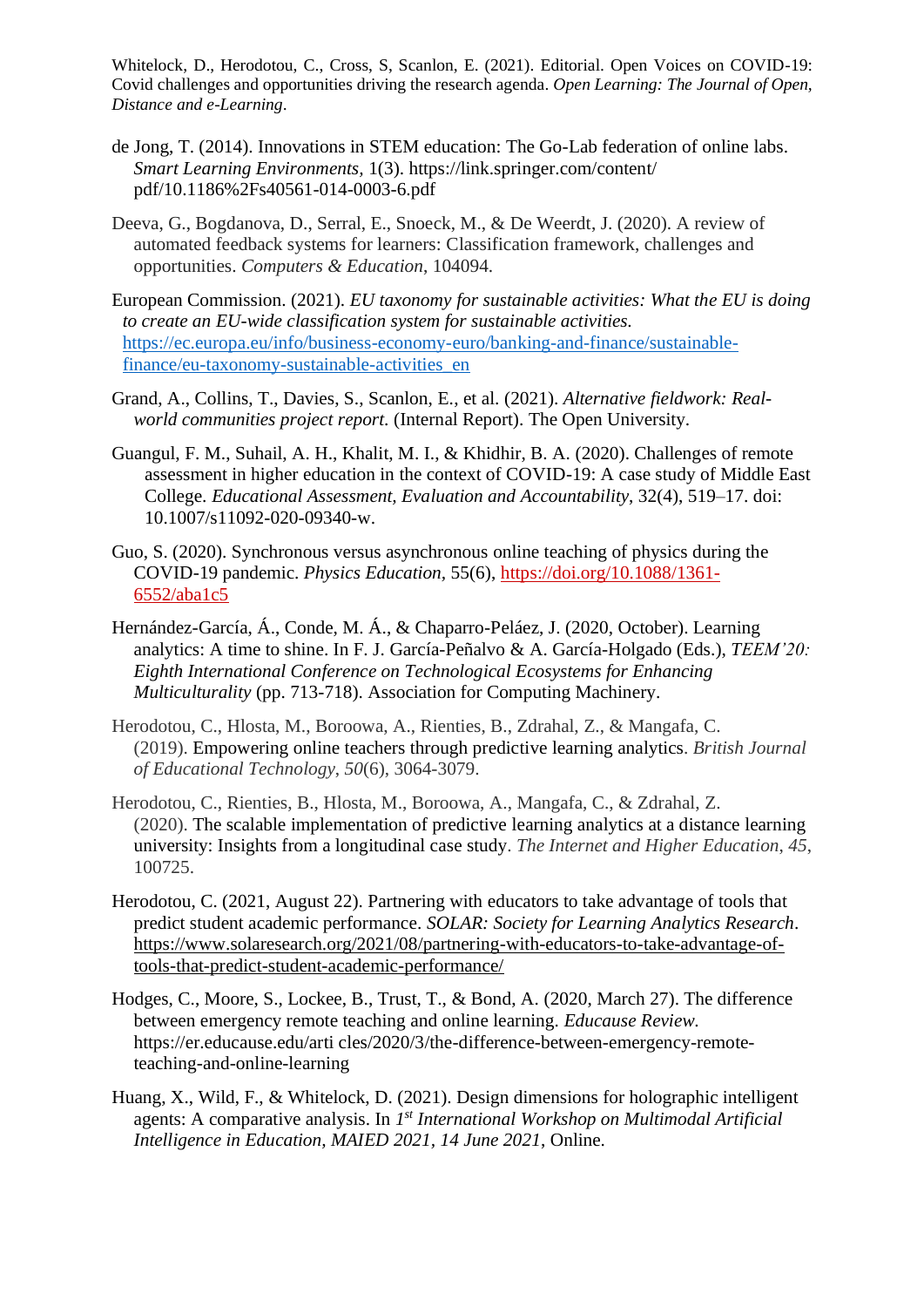- Istenic, A. (2021). Online learning under COVID-19: Re-examining the prominence of videobased and text-based feedback. *Educational Technology Research and Development*, 69(1), 1–121. doi: 10.1007/s11423-021-09955-w.
- Jordan, K., & Jones, A. (2021). Editorial: Learning from lockdown special collection. *Journal of Interactive Media in Education,* 2021(1), 6. DOI: <http://doi.org/10.5334/jime.698>
- Kohnke, L., & Moorhouse, B. L. (2021). Adopting HyFlex in higher education in response to COVID-19: Students' perspectives. *Open Learning: The Journal of Open, Distance and e-Learning.*
- Kukulska-Hulme, A., Beirne, E., Conole, G., Costello, E., Coughlan, T., Ferguson, R., FitzGerald, E., Gaved, M., Herodotou, C., Holmes, W., Mac Lochlainn, C., Nic Giolla Mhichíl, M., Rienties, B., Sargent, J., Scanlon, E., Sharples, M., & Whitelock, D. (2020). *Innovating Pedagogy 2020: Open University Innovation Report 8.* (pp. 45-46, Online laboratories). The Open University.
- Kukulska-Hulme, A., Bossu, C., Coughlan, T., Ferguson, R., FitzGerald, E., Gaved, M., Herodotou, C., Rienties, B., Sargent, J., Scanlon, E., Tang, J., Wang, Q., Whitelock, D., & Zhang, S. (2021). *Innovating Pedagogy 2021: Open University Innovation Report 9*. The Open University.
- Kulikowski, K., Przytula, S., & Sulkowski, L., (2021). Emergency forced pandemic elearning - Feedback from students for HEI management. *Open Learning: The Journal of Open, Distance and E-learning.*
- Okada, A. & Whitelock, D. (2019). An evaluation methodology applied to trust-based adapted systems for e-assessment: Connecting responsible research and innovation with a human-centred design approach. In D. Besora, A. E. Guerrero Roldán & M. E. Rodríguez González (Eds.), *Engineering data-driven adaptive trust-based e-assessment system: Challenges and infrastructure solutions. Lecture notes on data engineering and communications technologies, 34* (pp. 239-265). Springer.
- Pappas, I. O., & Giannakos, M. N. (2021, April). Rethinking learning design in IT education during a pandemic. *Frontiers in Education,* 6:652856. <https://www.frontiersin.org/articles/10.3389/feduc.2021.652856/full>
- Pennisi, E. (2020, July 15). During the pandemic students do field and lab-work without leaving home. *Science.* [https://www.sciencemag.org/news/2020/07/during-pandemic](https://www.sciencemag.org/news/2020/07/during-pandemic-students-do-field-and-lab-work-without-leaving-home)[students-do-field-and-lab-work-without-leaving-home](https://www.sciencemag.org/news/2020/07/during-pandemic-students-do-field-and-lab-work-without-leaving-home)
- Rienties, B., & Toetenel, L. (2016). The impact of learning design on student behaviour, satisfaction and performance: A cross-institutional comparison across 151 modules. *Computers in Human Behavior*, *60*, 333-341.
- Rowntree, D. (1987). *Assessing students: How shall we know them?* Kogan Page.
- Scanlon, E. (2011). Technology-enhanced science learning at a distance. *Open Learning: The Journal of Open and Distance Learning,* 24(2).
- Scanlon, E., Herodotou, C., Whitelock, D., & Edwards, C. (2019). STEM learning: Foundations. In R. Ferguson, A. Jones & E. Scanlon (Eds.), *Educational visions: Lessons from 40 years of innovation* (pp. 127–138). Ubiquity Press.